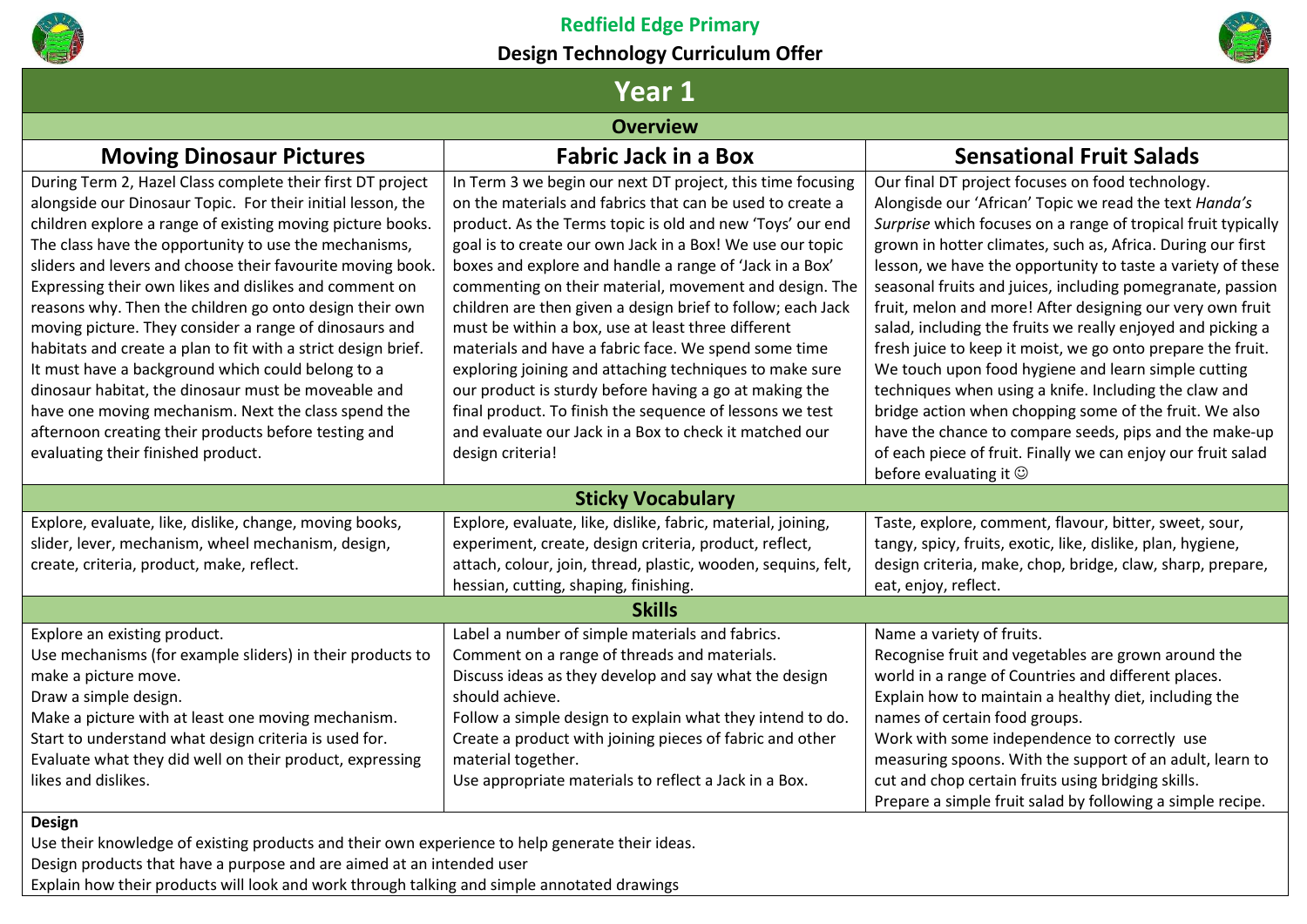Design models using simple computing software.

Plan and test ideas using templates and mock-ups.

Understand and follow simple design criteria.

Work in a range of relevant contexts, for example imaginary, story-based, home, school and the wider environment.

### **Make**

With support, follow a simple plan or recipe.

Begin to select from a range of hand tools and equipment, such as scissors, graters, zesters, safe knives, and juicer.

Select from a range of materials, textiles and components according to their characteristics.

Learn to use hand tools and kitchen equipment safely and appropriately and learn to follow hygiene procedures.

Use a range of materials and components, including textiles and food ingredients.

With help, measure and mark out.

Cut, shape and score materials with some accuracy.

Assemble, join and combine materials, components or ingredients.

Demonstrate how to cut, shape and join fabric to make a simple product.

Manipulate fabrics in simple ways to create the desired effect.

Use a basic running stich.

Cut, peel and grate ingredients, including measuring and weighing ingredients using measuring cups.

Begin to use simple finishing techniques to improve the appearance of their product, such as adding simple decorations.

# **Evaluate**

Explore and evaluate existing products mainly through discussions, comparisons and simple written evaluations.

Explain positives and things to improve for existing products.

Explore what materials products are made from.

Talk about their design ideas and what they are making.

As they work, start to identify strengths and possible changes they might make to refine their existing design.

Evaluate their products and ideas against their simple design criteria.

Start to understand that the iterative process sometimes involves repeating different stages of the process.

### **Technical Knowledge**

Build simple structures, exploring how they can be made stronger, stiffer and more stable;

Talk about and start to understand the simple working characteristics of materials and components;

Explore and create products using mechanisms, such as levers, sliders and wheels.

### **Cooking and Nutrition**

Explain where in the world different foods originate from.

Understand that all food comes from plants or animals.

Understand that food has to be farmed, grown elsewhere (e.g. home) or caught.

Name and sort foods into the five groups in the Eatwell Guide.

Understand that everyone should eat at least five portions of fruit and vegetables every day and start to explain why.

Use what they know about the Eatwell Guide to design and prepare dishes.

|                        | Year 2                 |                               |
|------------------------|------------------------|-------------------------------|
|                        | <b>Overview</b>        |                               |
| <b>Healthy Cooking</b> | <b>Moving Vehicles</b> | <b>Fabric Seaside Puppets</b> |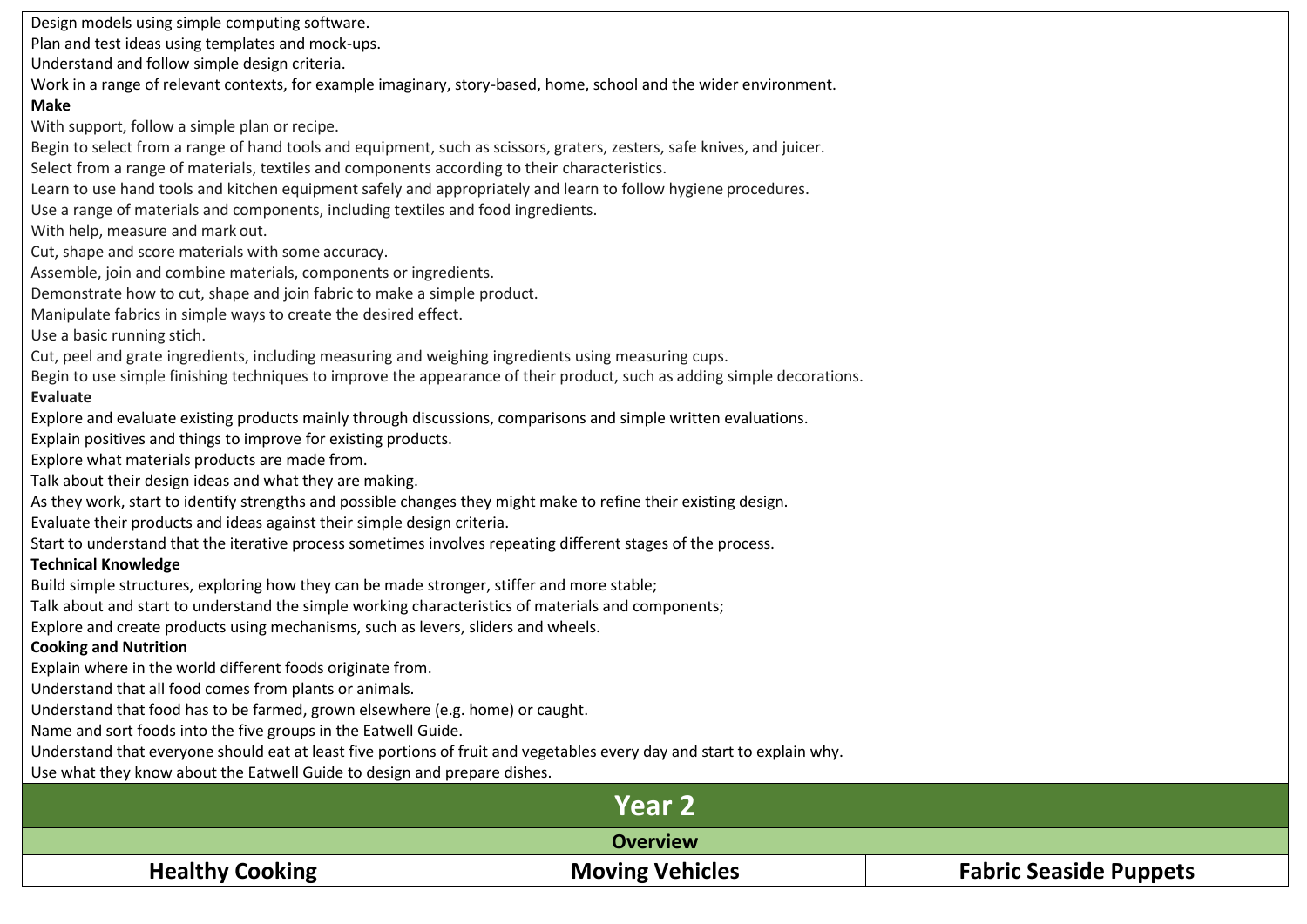| <b>Leek and Potato Soup</b><br>During Term 1, the children have an opportunity to<br>harvest the vegetables grown in the school garden. This<br>will run alongside Pine Class's learning about Harvest<br>time. Initially the children will learn where vegetables<br>come from and how they are grown. The children will<br>then go on to harvest the vegetables and decide which<br>vegetables they will need to use in their leek and potato<br>soup. Using their senses, the children will have an<br>opportunity to investigate the smells and textures of<br>these vegetables and comment their likes and dislikes.<br>With support the children will follow a recipe to prepare<br>and cook the food and select a range of tools and<br>equipment, they will need in order to do this. Once ready,<br>the children will taste their soups and evaluate it.<br><b>Pizza</b><br>During Term 2, the children learn about healthy eating. | In Term 3, the children will begin their next DT focus. This<br>time, the children will be focusing on materials and<br>moving objects. As our main topic will be learning about<br>Amelia Earhart, the focus will be on transport. The<br>children will begin by testing out different toy vehicles<br>and recognise what is needed for it to move. They will<br>then go on to generate their own ideas and create their<br>design for a moving vehicle with working wheels. The<br>children will learn to saw dowelling and attach this to<br>their vehicle body. The vehicles will then be tested and<br>evaluated to ensure they work correctly and match our<br>design criteria. | In Term 6, we begin our next DT project, this time<br>focusing on textiles. As our topic is based on the seaside,<br>the children begin by watching a puppet show, Punch and<br>Judy. The child will understand the use for a puppet and<br>the features it will need in order to work correctly. We<br>explore and handle a range of puppets such as finger<br>puppets, hand puppets and string puppets. Once a design<br>brief has been created, the children can then go on to<br>develop their own design of a puppet. We spend time<br>learn the basic running stitch needed to join the fabric<br>together to create a puppet outline. We then go on to<br>using these techniques for our final product. The children<br>will then create the features for their puppets, using<br>different textures fabrics. This will be attached with a glue<br>gun or other joining techniques. Once finished, the<br>children will plan their very own puppet show and<br>perform it to the class. |
|----------------------------------------------------------------------------------------------------------------------------------------------------------------------------------------------------------------------------------------------------------------------------------------------------------------------------------------------------------------------------------------------------------------------------------------------------------------------------------------------------------------------------------------------------------------------------------------------------------------------------------------------------------------------------------------------------------------------------------------------------------------------------------------------------------------------------------------------------------------------------------------------------------------------------------------------|---------------------------------------------------------------------------------------------------------------------------------------------------------------------------------------------------------------------------------------------------------------------------------------------------------------------------------------------------------------------------------------------------------------------------------------------------------------------------------------------------------------------------------------------------------------------------------------------------------------------------------------------------------------------------------------|------------------------------------------------------------------------------------------------------------------------------------------------------------------------------------------------------------------------------------------------------------------------------------------------------------------------------------------------------------------------------------------------------------------------------------------------------------------------------------------------------------------------------------------------------------------------------------------------------------------------------------------------------------------------------------------------------------------------------------------------------------------------------------------------------------------------------------------------------------------------------------------------------------------------------------------------------------------------------------------------|
| They will name and sort foods into the five groups in the<br>Eatwell Plate and from this, design a healthy, balanced<br>pizza. The children will then go on to learn the importance<br>of healthy eating and learn that everyone should eat at<br>least 5 portions of fruit and vegetables a day.<br>The children will then prepare a pizza by following a<br>recipe and their design brief.                                                                                                                                                                                                                                                                                                                                                                                                                                                                                                                                                 |                                                                                                                                                                                                                                                                                                                                                                                                                                                                                                                                                                                                                                                                                       |                                                                                                                                                                                                                                                                                                                                                                                                                                                                                                                                                                                                                                                                                                                                                                                                                                                                                                                                                                                                |
|                                                                                                                                                                                                                                                                                                                                                                                                                                                                                                                                                                                                                                                                                                                                                                                                                                                                                                                                              | <b>Sticky Vocabulary</b>                                                                                                                                                                                                                                                                                                                                                                                                                                                                                                                                                                                                                                                              |                                                                                                                                                                                                                                                                                                                                                                                                                                                                                                                                                                                                                                                                                                                                                                                                                                                                                                                                                                                                |
| harvest, vegetable, grow, prepare, Taste, explore,<br>comment, flavour, bitter, sweet, sour, tangy, spicy, fruits,<br>exotic, like, dislike, plan, hygiene, design criteria, make,<br>chop, bridge, claw, sharp, prepare, eat, enjoy, reflect,<br>blend, peel, taste, texture, boil, cook                                                                                                                                                                                                                                                                                                                                                                                                                                                                                                                                                                                                                                                    | move, attach, decoration, saw, dowelling, explore,<br>evaluate, like, dislike, change, wheel, vehicle, mechanism,<br>wheel mechanism, design, create, criteria, product, make,<br>reflect                                                                                                                                                                                                                                                                                                                                                                                                                                                                                             | explore, evaluate, like, dislike, fabric, material, joining,<br>experiment, create, design criteria, product, reflect,<br>attach, colour, join, thread, plastic, wooden, sequins, felt,<br>hessian, cutting, shaping, finishing, running stitch, needle,<br>cotton, thread, puppet, hand puppet, finger puppet, felt,<br>performance.                                                                                                                                                                                                                                                                                                                                                                                                                                                                                                                                                                                                                                                          |
|                                                                                                                                                                                                                                                                                                                                                                                                                                                                                                                                                                                                                                                                                                                                                                                                                                                                                                                                              | <b>Skills</b>                                                                                                                                                                                                                                                                                                                                                                                                                                                                                                                                                                                                                                                                         |                                                                                                                                                                                                                                                                                                                                                                                                                                                                                                                                                                                                                                                                                                                                                                                                                                                                                                                                                                                                |
| Explain where in the world different foods originate<br>from.<br>Understand that all food comes from plants or<br>animals.<br>Understand that food has to be farmed, grown                                                                                                                                                                                                                                                                                                                                                                                                                                                                                                                                                                                                                                                                                                                                                                   | Use their knowledge of existing products and their own<br>experience to help generate their ideas.<br>Design products that have a purpose and are aimed at an<br>intended user<br>Explain how their products will look and work through                                                                                                                                                                                                                                                                                                                                                                                                                                               | Use their knowledge of existing products and their own<br>experience to help generate their ideas.<br>Design products that have a purpose and are aimed at an<br>intended user<br>Explain how their products will look and work through                                                                                                                                                                                                                                                                                                                                                                                                                                                                                                                                                                                                                                                                                                                                                        |
| elsewhere (e.g. home) or caught.<br>Name and sort foods into the five groups in the<br>Eatwell Guide.<br>Understand that everyone should eat at least five                                                                                                                                                                                                                                                                                                                                                                                                                                                                                                                                                                                                                                                                                                                                                                                   | talking and simple annotated drawings<br>Plan and test ideas using templates and mock-ups.<br>Understand and follow simple design criteria.<br>Assemble, join and combine materials, components                                                                                                                                                                                                                                                                                                                                                                                                                                                                                       | talking and simple annotated drawings<br>Plan and test ideas using templates and mock-ups.<br>Understand and follow simple design criteria.<br>With support, follow a simple plan or recipe.                                                                                                                                                                                                                                                                                                                                                                                                                                                                                                                                                                                                                                                                                                                                                                                                   |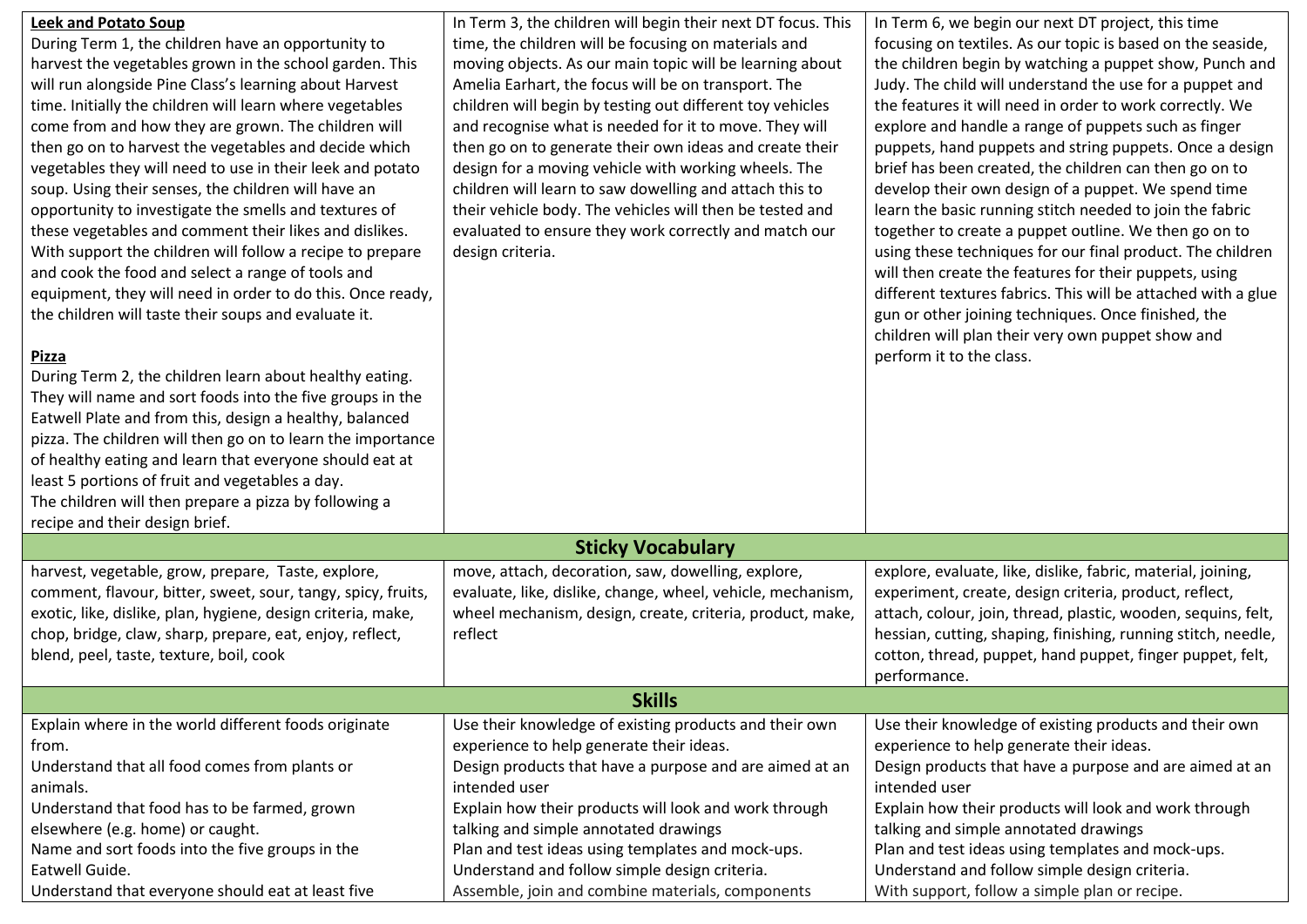| portions of fruit and vegetables every day and start to      | or ingredients.                                        | Begin to select from a range of hand tools and              |
|--------------------------------------------------------------|--------------------------------------------------------|-------------------------------------------------------------|
| explain why.                                                 | Begin to use simple finishing techniques to improve    | equipment, such as scissors, graters, zesters, safe knives, |
| Use what they know about the Eatwell Guide to design         | the appearance of their product, such as adding        | and juicer.                                                 |
| and prepare dishes.                                          | simple decorations.                                    | Select from a range of materials, textiles and              |
| Cut, peel and grate ingredients, including measuring         | Explore and evaluate existing products mainly through  | components according to their characteristics.              |
| and weighing ingredients using measuring cups.               | discussions, comparisons and simple written            | Cut, shape and score materials with some accuracy.          |
| With help, measure and mark out.                             | evaluations.                                           | Assemble, join and combine materials, components            |
| Use a range of materials and components,                     | Explain positives and things to improve for existing   | or ingredients.                                             |
| including textiles and food ingredients.                     | products.                                              | Demonstrate how to cut, shape and join fabric to make       |
| Learn to use hand tools and kitchen equipment safely         | Explore what materials products are made from.         | a simple product.                                           |
| and appropriately and learn to follow hygiene                | Talk about their design ideas and what they are        | Manipulate fabrics in simple ways to create the             |
| procedures.                                                  | making.                                                | desired effect.                                             |
| With support, follow a simple plan or recipe.                | As they work, start to identify strengths and possible | Use a basic running stich.                                  |
| Begin to select from a range of hand tools and equipment,    | changes they might make to refine their existing       | Begin to use simple finishing techniques to improve         |
| such as scissors, graters, zesters, safe knives, and juicer. | design.                                                | the appearance of their product, such as adding             |
|                                                              | Evaluate their products and ideas against their simple | simple decorations.                                         |
|                                                              | design criteria.                                       | Explore and evaluate existing products mainly through       |
|                                                              | Start to understand that the iterative process         | discussions, comparisons and simple written                 |
|                                                              | sometimes involves repeating different stages of the   | evaluations.                                                |
|                                                              | process.                                               | Explain positives and things to improve for existing        |
|                                                              | Explore and create products using mechanisms, such     | products.                                                   |
|                                                              | as levers, sliders and wheels.                         | Talk about their design ideas and what they are             |
|                                                              | Build simple structures, exploring how they can be     | making.                                                     |
|                                                              | made stronger, stiffer and more stable;                | As they work, start to identify strengths and possible      |
|                                                              |                                                        | changes they might make to refine their existing            |
|                                                              |                                                        | design.                                                     |
|                                                              |                                                        | Evaluate their products and ideas against their simple      |
|                                                              |                                                        | design criteria.                                            |

#### **Design**

Use their knowledge of existing products and their own experience to help generate their ideas.

Design products that have a purpose and are aimed at an intended user

Explain how their products will look and work through talking and simple annotated drawings

Design models using simple computing software.

Plan and test ideas using templates and mock-ups.

Understand and follow simple design criteria.

Work in a range of relevant contexts, for example imaginary, story-based, home, school and the wider environment.

# **Make**

With support, follow a simple plan or recipe.

Begin to select from a range of hand tools and equipment, such as scissors, graters, zesters, safe knives, and juicer.

Select from a range of materials, textiles and components according to their characteristics.

Learn to use hand tools and kitchen equipment safely and appropriately and learn to follow hygiene procedures.

Use a range of materials and components, including textiles and food ingredients.

With help, measure and mark out.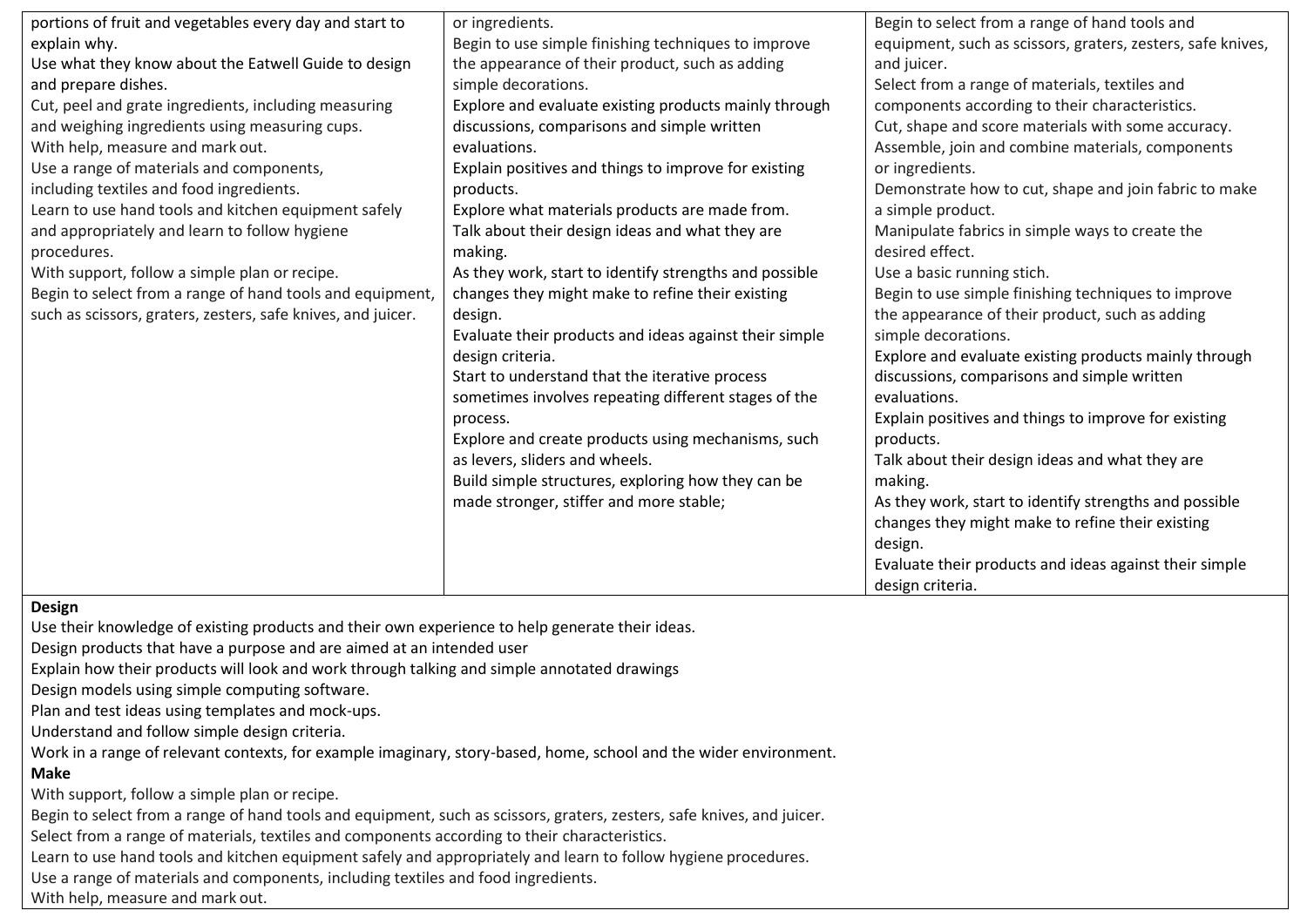Cut, shape and score materials with some accuracy. Assemble, join and combine materials, components or ingredients. Demonstrate how to cut, shape and join fabric to make a simple product. Manipulate fabrics in simple ways to create the desired effect. Use a basic running stich. Cut, peel and grate ingredients, including measuring and weighing ingredients using measuring cups. Begin to use simple finishing techniques to improve the appearance of their product, such as adding simple decorations. **Evaluate** Explore and evaluate existing products mainly through discussions, comparisons and simple written evaluations. Explain positives and things to improve for existing products. Explore what materials products are made from. Talk about their design ideas and what they are making. As they work, start to identify strengths and possible changes they might make to refine their existing design. Evaluate their products and ideas against their simple design criteria. Start to understand that the iterative process sometimes involves repeating different stages of the process. **Technical Knowledge** Build simple structures, exploring how they can be made stronger, stiffer and more stable; Talk about and start to understand the simple working characteristics of materials and components; Explore and create products using mechanisms, such as levers, sliders and wheels. **Cooking and Nutrition** Explain where in the world different foods originate from. Understand that all food comes from plants or animals. Understand that food has to be farmed, grown elsewhere (e.g. home) or caught. Name and sort foods into the five groups in the Eatwell Guide. Understand that everyone should eat at least five portions of fruit and vegetables every day and start to explain why.

Use what they know about the Eatwell Guide to design and prepare dishes.

| Year 3                                                                                                                                                             |                                                                                                                                                                              |                                                                                                                                                                              |                                                                                                                                                                    |                                                                                                                                                                                |
|--------------------------------------------------------------------------------------------------------------------------------------------------------------------|------------------------------------------------------------------------------------------------------------------------------------------------------------------------------|------------------------------------------------------------------------------------------------------------------------------------------------------------------------------|--------------------------------------------------------------------------------------------------------------------------------------------------------------------|--------------------------------------------------------------------------------------------------------------------------------------------------------------------------------|
|                                                                                                                                                                    | <b>Overview</b>                                                                                                                                                              |                                                                                                                                                                              |                                                                                                                                                                    |                                                                                                                                                                                |
| <b>How did humans</b><br>survive the Stone Age?<br>Cooking - Making Bread                                                                                          | Where does chocolate<br>come from?<br><b>Understanding Chocolate</b><br>Designing our own packaging                                                                          | <b>What have</b><br>archaeologists taught<br>us about the Ancient<br>Egyptians?<br>Canopic Jars/Death Masks                                                                  | <b>Cooking and Nutrition</b><br><b>Vegetables and</b><br><b>Seasonality</b>                                                                                        | Commonwealth<br><b>Sewing</b>                                                                                                                                                  |
| In the first topic, the children are<br>given the opportunity to bake<br>bread. Thinking about simple<br>ingredients, they will be<br>encouraged to use a range of | In this topic, the children are able<br>to explore how chocolate is made<br>and experience their own<br>attempts to make it. They will be<br>able to explain what they think | As part of the topic the children<br>will use clay to make their own<br>miniature jar which can be used<br>to store an item and used in the<br>home. They will explore using | In their work on plants, the<br>children will be encouraged to<br>consider how they are used to<br>grow and harvest fruits and<br>vegetables. The children will be | The children will use sewing skills<br>to create their own flag design<br>which represents them as an<br>individual. The children will be<br>encouraged to use basic stitching |
| measuring and mixing skills                                                                                                                                        | about different types of                                                                                                                                                     | clay to make shapes and then                                                                                                                                                 | given an opportunity at the end                                                                                                                                    |                                                                                                                                                                                |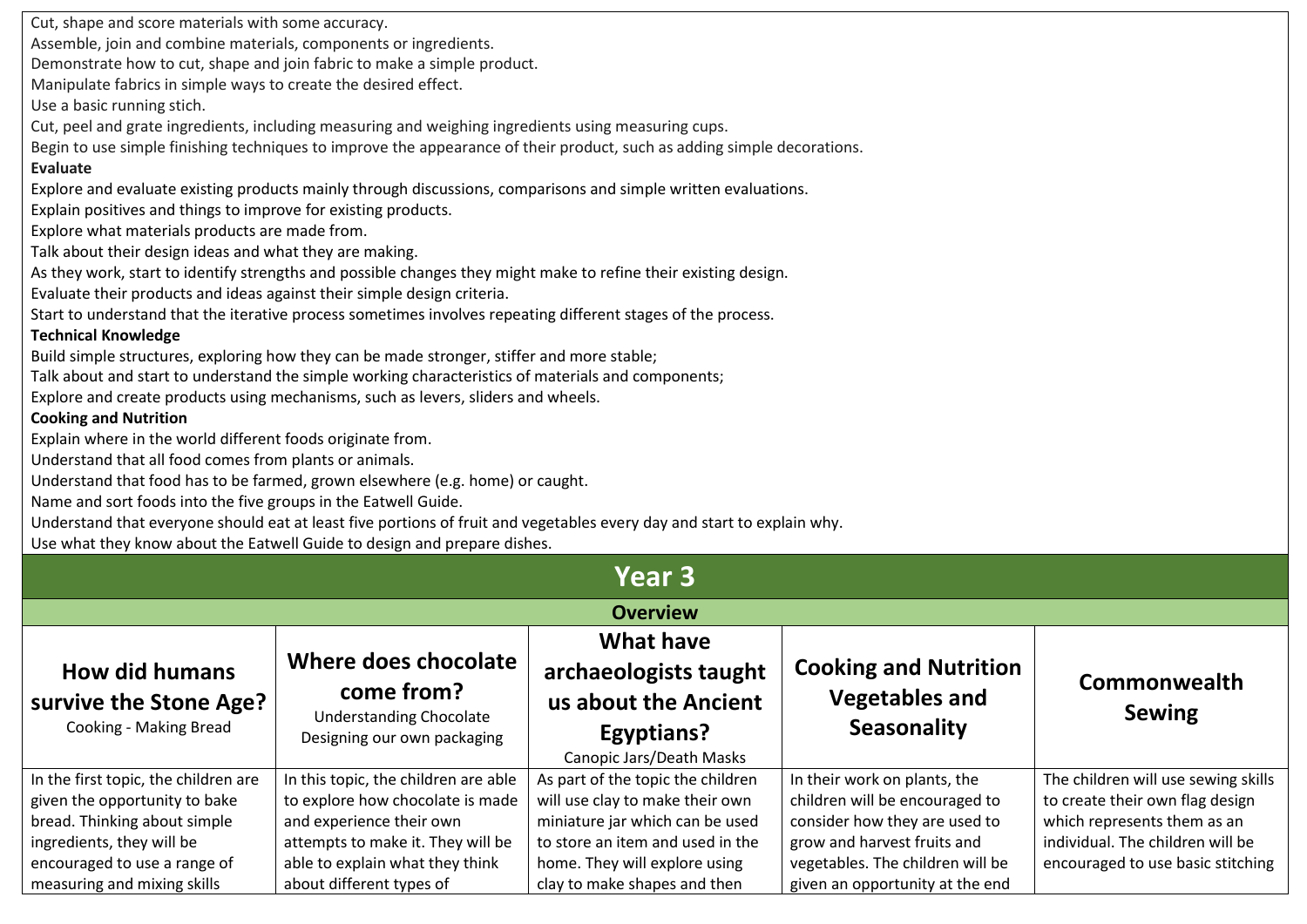| including kneading to create their<br>loaves. They will then be asked to<br>share their thoughts on the<br>appearance and taste of the<br>loaves.                                                                                                                                                                                                                                                                                                                                                                                                                                                                                                                                                                                                                                                                                                                                                                                                                                                                                                                                                                                                                                                                                                                                                                                                                                                                                                                                                                                                                                                                                                                                                                                                                                                                                                                                                                                                                                     | chocolate. They will also create<br>their own<br>advertisement/packaging for<br>chocolate considering their<br>audience and the effect on the<br>buyer. They will use computer<br>programmes to change the<br>appearance of an advert. | create their own piece with a<br>functional lid.<br>Linked to art, these will then be<br>painted with a design of their<br>choice.             | of Term 4 to plant their own fruit<br>and vegetables. Throughout Term<br>5, they will monitor their growth<br>and be given the chance to use<br>them in dishes at the end of the<br>year. | skills around the outside and in<br>the centre of the fabric.                                                          |
|---------------------------------------------------------------------------------------------------------------------------------------------------------------------------------------------------------------------------------------------------------------------------------------------------------------------------------------------------------------------------------------------------------------------------------------------------------------------------------------------------------------------------------------------------------------------------------------------------------------------------------------------------------------------------------------------------------------------------------------------------------------------------------------------------------------------------------------------------------------------------------------------------------------------------------------------------------------------------------------------------------------------------------------------------------------------------------------------------------------------------------------------------------------------------------------------------------------------------------------------------------------------------------------------------------------------------------------------------------------------------------------------------------------------------------------------------------------------------------------------------------------------------------------------------------------------------------------------------------------------------------------------------------------------------------------------------------------------------------------------------------------------------------------------------------------------------------------------------------------------------------------------------------------------------------------------------------------------------------------|----------------------------------------------------------------------------------------------------------------------------------------------------------------------------------------------------------------------------------------|------------------------------------------------------------------------------------------------------------------------------------------------|-------------------------------------------------------------------------------------------------------------------------------------------------------------------------------------------|------------------------------------------------------------------------------------------------------------------------|
|                                                                                                                                                                                                                                                                                                                                                                                                                                                                                                                                                                                                                                                                                                                                                                                                                                                                                                                                                                                                                                                                                                                                                                                                                                                                                                                                                                                                                                                                                                                                                                                                                                                                                                                                                                                                                                                                                                                                                                                       |                                                                                                                                                                                                                                        | <b>Sticky Vocabulary</b>                                                                                                                       |                                                                                                                                                                                           |                                                                                                                        |
| Bread, ingredients, baking,<br>mixing, kneading, loaf, flour,<br>preparation, raising, heat,<br>hygiene, stirring, measuring,<br>weight, grams, millilitres,<br>temperature, degrees, savoury,<br>cutting, utensil, nutrition                                                                                                                                                                                                                                                                                                                                                                                                                                                                                                                                                                                                                                                                                                                                                                                                                                                                                                                                                                                                                                                                                                                                                                                                                                                                                                                                                                                                                                                                                                                                                                                                                                                                                                                                                         | Graphics, computing, advertising,<br>consumer, customer, visual<br>effects, designing, industry,<br>purpose, ideas, products,<br>evaluation, software, sweet                                                                           | Properties, shape, tools,<br>equipment, function, design,<br>user, materials, measure, score,<br>evaluation, alteration, criteria,<br>accuracy | Seasonality, vegetables, fruit,<br>seeds, prepare, grow, variety,<br>heat, temperature, nutrition,<br>balance, eatwell, ingredients,<br>cook, healthy, recipe, hygiene                    | Sew, running stitch, back stitch,<br>fabric, textiles, cut, shape, join,<br>measure, accuracy, control, hem,<br>design |
|                                                                                                                                                                                                                                                                                                                                                                                                                                                                                                                                                                                                                                                                                                                                                                                                                                                                                                                                                                                                                                                                                                                                                                                                                                                                                                                                                                                                                                                                                                                                                                                                                                                                                                                                                                                                                                                                                                                                                                                       |                                                                                                                                                                                                                                        | <b>Skills</b>                                                                                                                                  |                                                                                                                                                                                           |                                                                                                                        |
| <b>Design</b><br>Identify the design features of their products that will appeal to intended customers.<br>Use their knowledge of a broad range of existing products to help generate their ideas.<br>Design innovative and appealing products that have a clear purpose and are aimed at a specific user.<br>Explain how particular parts of their products work.<br>Use annotated sketches and cross-sectional drawings to develop and communicate their ideas.<br>When designing, explore different initial ideas before coming up with a final design.<br>When planning, start to explain their choice of materials and components including function and aesthetics.<br>Test ideas out through using prototypes.<br>Use computer-aided design to develop and communicate their ideas.<br>Develop and follow simple design criteria.<br>Work in a broader range of relevant contexts, for example entertainment, the home, school, leisure, food industry and the wider environment.<br><b>Make</b><br>With growing confidence, carefully select from a range of tools and equipment, explaining their choices.<br>Select from a range of materials and components according to their functional properties and aesthetic qualities.<br>Place the main stages of making in a systematic order.<br>Learn to use a range of tools and equipment safely, appropriately and accurately and learn to follow hygiene procedures.<br>Use a wider range of materials and components, including construction materials and kits, textiles and mechanical and electrical components.<br>With growing independence, measure and mark out to the nearest cm and millimeter.<br>Cut, shape and score materials with some degree of accuracy.<br>Assemble, join and combine material and components with some degree of accuracy.<br>Demonstrate how to measure, cut, shape and join fabric with some accuracy to make a simple product.<br>Join textiles with an appropriate sewing technique. |                                                                                                                                                                                                                                        |                                                                                                                                                |                                                                                                                                                                                           |                                                                                                                        |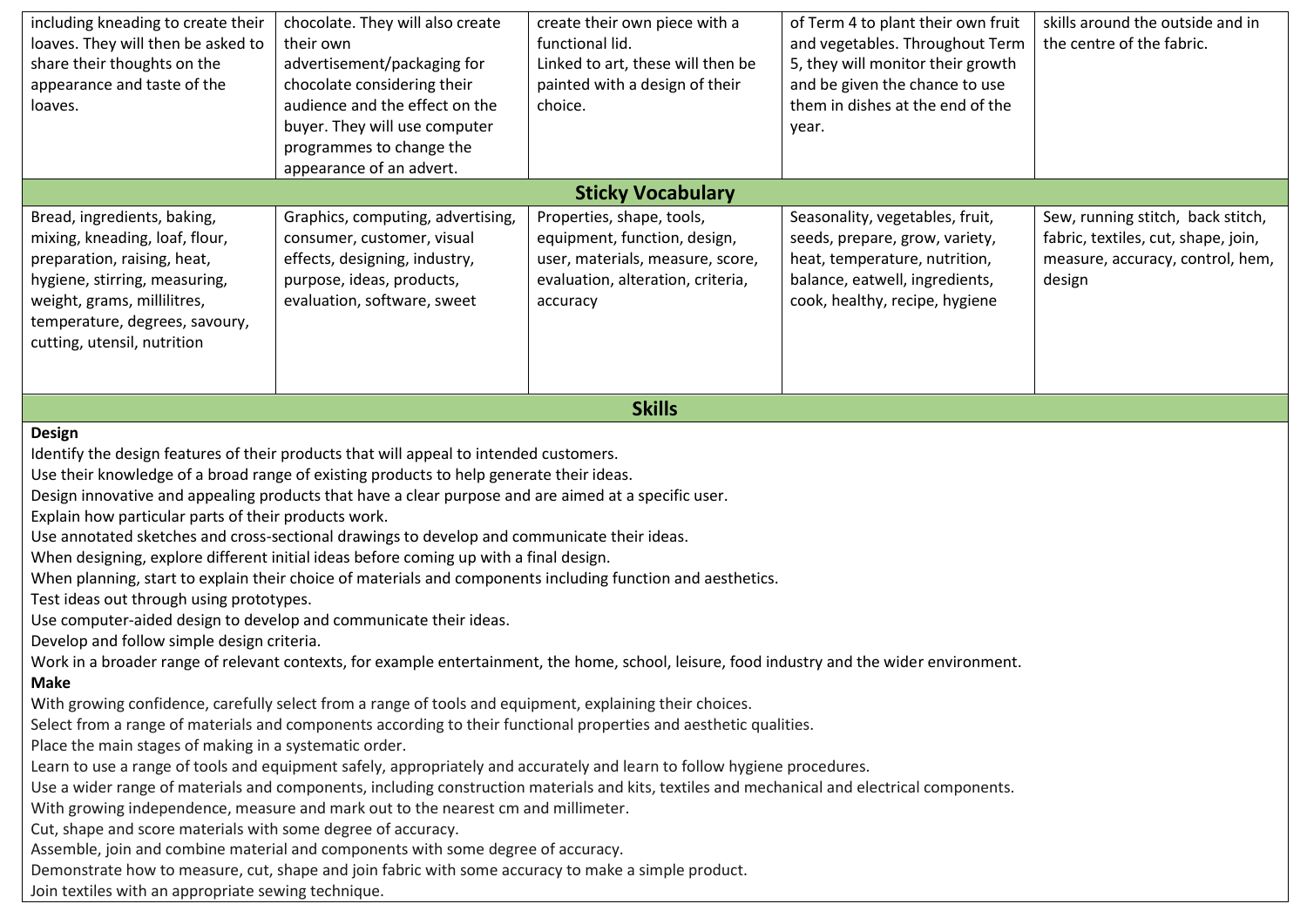Begin to select and use different and appropriate finishing techniques to improve the appearance of a product such as hemming, tie-dye, fabric paints and digital graphics. **Evaluate**

Explore and evaluate existing products, explaining the purpose of the product and whether it is designed well to meet the intended purpose.

Explore what materials/ingredients products are made from and suggest reasons for this.

Consider their design criteria as they make progress and are willing to alter their plans, sometimes considering the views of others if this helps them to improve their product. Evaluate their product against their original design criteria.

Evaluate the key events, including technological developments, and designs of individuals in design and technology that have helped shape the world.

# **Technical Knowledge**

Understand that materials have both functional properties and aesthetic qualities;

Apply their understanding of how to strengthen, stiffen and reinforce more complex structures in order to create more useful characteristics of products;

Understand and demonstrate how mechanical and electrical systems have an input and output process;

Make and represent simple electrical circuits, such as a series and parallel, and components to create functional products;

Explain how mechanical systems such as levers and linkages create movement;

Ese mechanical systems in their products.

# **Cooking and Nutrition**

Start to know when, where and how food is grown (such as herbs, tomatoes and strawberries) in the UK, Europe and the wider world;

Understand how to prepare and cook a variety of predominantly savory dishes safely and hygienically;

With support, use a heat source to cook ingredients showing awareness of the need to control the temperature of the hob and/or oven;

Use a range of techniques such as mashing, whisking, crushing, grating, cutting, kneading and baking;

Explain that a healthy diet is made up of a variety and balance of different food and drink, as represented in the Eatwell Guide and be able to apply these principles when planning and cooking dishes;

Understand that to be active and healthy, nutritious food and drink are needed to provide energy for the body;

Prepare ingredients using appropriate cooking utensils;

Measure and weigh ingredients to the nearest gram and milliliter;

Start to independently follow a recipe;

Start to understand seasonality.

# **Year 4**

# **Overview**

| <b>Robots</b>                                                 | <b>Roman Shields</b>                                       | Let's go fly a kite.                                        |
|---------------------------------------------------------------|------------------------------------------------------------|-------------------------------------------------------------|
| This Robot Unit, looks at historical robots as well as        | This Roman shield unit first looks at what shields were    | This Let's Go Fly a Kite links to the 'Reduce, reuse and    |
| predicting what robots will be able to do in the future.      | used for, how they were used and the materials used to     | recycle' Science topic and harnessing wind power. It gives  |
| Children explore toy robots and how their design has          | make them. The children investigate shield designs and     | children opportunities to develop their understanding of    |
| changed over time, including materials, components and        | the relevance of particular designs. Thinking about shield | frame structures and how they can be strengthened and       |
| use. After, the children look at how robots have              | design, they decide which materials are most suitable for  | stiffened. The children will discover information about a   |
| developed and the jobs which robots are now required to       | making a shield and why. The class are given the           | key event involving a kite that helped shape the world.     |
| do. They recognise that robots are widely used and have       | challenge of replicating these materials with household    | They will gain knowledge and understanding about the        |
| replaced humans to complete many jobs. They also              | materials. Children write a set of instructions on how to  | parts and shapes of kites. This will help them when         |
| discover robots to the rescue and robots in the news.         | make a shield using technical language and include a 'you  | designing and making their own. Finally, children will test |
| Next, the children design a robot which has a defined         | will need' section. Next, the children will design their   | and evaluate their kites against design criteria they have  |
| purpose. The design brief needs to reflect the purpose, as    | shield ensuring that their design reflects them or their   | created.                                                    |
| well as including an electrical circuit. (This links to their | interests. They are encouraged to use bold, simple         |                                                             |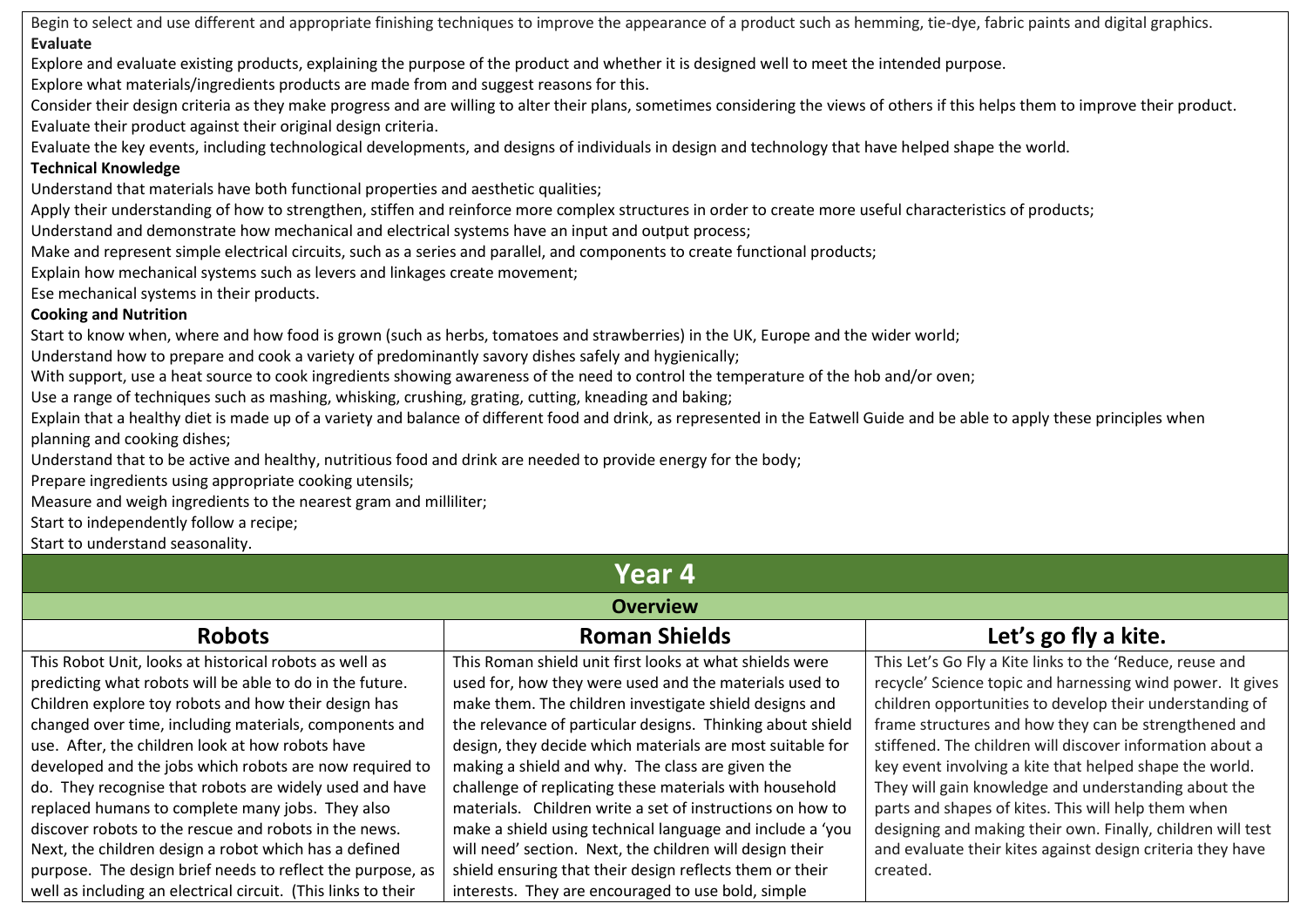| science topic, electricity). The children use junk which<br>they have collected for the purpose to make their robot<br>as well as include an electrical circuit. When completed<br>the end product will be evaluated against the original<br>design brief.                                                                                                                                                                                                                                                                                                                                                                                                                                                                                                                                                                                                                                                                                                                                                                                                                                                                                                                                                                                                                                                                                                                                                                                                                                                                                                                                                                                                                                                                                                                                                                                                                                                                                                                                                                                                                                                                                                                                                                                                                                                                                                                                                                                                                                                                                                                                                             | designs and include 3D elements, including a handle. The<br>class use their design brief to make the shield using the<br>given materials. When completed, they reflect on what<br>went well, and what could be improved next time.<br><b>Sticky Vocabulary</b> |                                                                                                                                                                                                                                                                                      |
|------------------------------------------------------------------------------------------------------------------------------------------------------------------------------------------------------------------------------------------------------------------------------------------------------------------------------------------------------------------------------------------------------------------------------------------------------------------------------------------------------------------------------------------------------------------------------------------------------------------------------------------------------------------------------------------------------------------------------------------------------------------------------------------------------------------------------------------------------------------------------------------------------------------------------------------------------------------------------------------------------------------------------------------------------------------------------------------------------------------------------------------------------------------------------------------------------------------------------------------------------------------------------------------------------------------------------------------------------------------------------------------------------------------------------------------------------------------------------------------------------------------------------------------------------------------------------------------------------------------------------------------------------------------------------------------------------------------------------------------------------------------------------------------------------------------------------------------------------------------------------------------------------------------------------------------------------------------------------------------------------------------------------------------------------------------------------------------------------------------------------------------------------------------------------------------------------------------------------------------------------------------------------------------------------------------------------------------------------------------------------------------------------------------------------------------------------------------------------------------------------------------------------------------------------------------------------------------------------------------------|----------------------------------------------------------------------------------------------------------------------------------------------------------------------------------------------------------------------------------------------------------------|--------------------------------------------------------------------------------------------------------------------------------------------------------------------------------------------------------------------------------------------------------------------------------------|
| Automation, robot, oscillate, reciprocating, rotary, torque,<br>android, assembly robot, autonomous robot, electronic<br>component, infrared sensor, joint, motor, sensor, create,<br>measure, mark out, shape, design criteria, materials,<br>assemble, product, build, evaluate.                                                                                                                                                                                                                                                                                                                                                                                                                                                                                                                                                                                                                                                                                                                                                                                                                                                                                                                                                                                                                                                                                                                                                                                                                                                                                                                                                                                                                                                                                                                                                                                                                                                                                                                                                                                                                                                                                                                                                                                                                                                                                                                                                                                                                                                                                                                                     | Shield, scutum, formation, metal protrusion, symbolise,<br>Jupitar, Mars, God of war, wreaths, craftsmen, legion, 3<br>dimensional, score, function, measure, join, shape,<br>combine, design criteria, materials, product, make,<br>evaluate.                 | Key events, design and technology, ideas, kite, parts,<br>function, bridle, line, tow point, keel, sail, spars, tail,<br>shape, delta, diamond, rokkaku, sled, design criteria,<br>prioritise, decoration, shape, materials, Structure, frame,<br>strength, stiffen, test, evaluate. |
|                                                                                                                                                                                                                                                                                                                                                                                                                                                                                                                                                                                                                                                                                                                                                                                                                                                                                                                                                                                                                                                                                                                                                                                                                                                                                                                                                                                                                                                                                                                                                                                                                                                                                                                                                                                                                                                                                                                                                                                                                                                                                                                                                                                                                                                                                                                                                                                                                                                                                                                                                                                                                        | <b>Skills</b>                                                                                                                                                                                                                                                  |                                                                                                                                                                                                                                                                                      |
| <b>Design</b><br>Identify the design features of their products that will appeal to intended customers.<br>Use their knowledge of a broad range of existing products to help generate their ideas.<br>Design innovative and appealing products that have a clear purpose and are aimed at a specific user.<br>Explain how particular parts of their products work.<br>Use annotated sketches and cross-sectional drawings to develop and communicate their ideas.<br>When designing, explore different initial ideas before coming up with a final design.<br>When planning, start to explain their choice of materials and components including function and aesthetics.<br>Test ideas out through using prototypes.<br>Use computer-aided design to develop and communicate their ideas.<br>Develop and follow simple design criteria.<br>Work in a broader range of relevant contexts, for example entertainment, the home, school, leisure, food industry and the wider environment.<br><b>Make</b><br>With growing confidence, carefully select from a range of tools and equipment, explaining their choices.<br>Select from a range of materials and components according to their functional properties and aesthetic qualities.<br>Place the main stages of making in a systematic order.<br>Learn to use a range of tools and equipment safely, appropriately and accurately and learn to follow hygiene procedures.<br>Use a wider range of materials and components, including construction materials and kits, textiles and mechanical and electrical components.<br>With growing independence, measure and mark out to the nearest cm and millimeter.<br>Cut, shape and score materials with some degree of accuracy.<br>Assemble, join and combine material and components with some degree of accuracy.<br>Demonstrate how to measure, cut, shape and join fabric with some accuracy to make a simple product.<br>Join textiles with an appropriate sewing technique.<br>Begin to select and use different and appropriate finishing techniques to improve the appearance of a product such as hemming, tie-dye, fabric paints and digital graphics.<br><b>Evaluate</b><br>Explore and evaluate existing products, explaining the purpose of the product and whether it is designed well to meet the intended purpose.<br>Explore what materials/ingredients products are made from and suggest reasons for this.<br>Consider their design criteria as they make progress and are willing to alter their plans, sometimes considering the views of others if this helps them to improve their product. |                                                                                                                                                                                                                                                                |                                                                                                                                                                                                                                                                                      |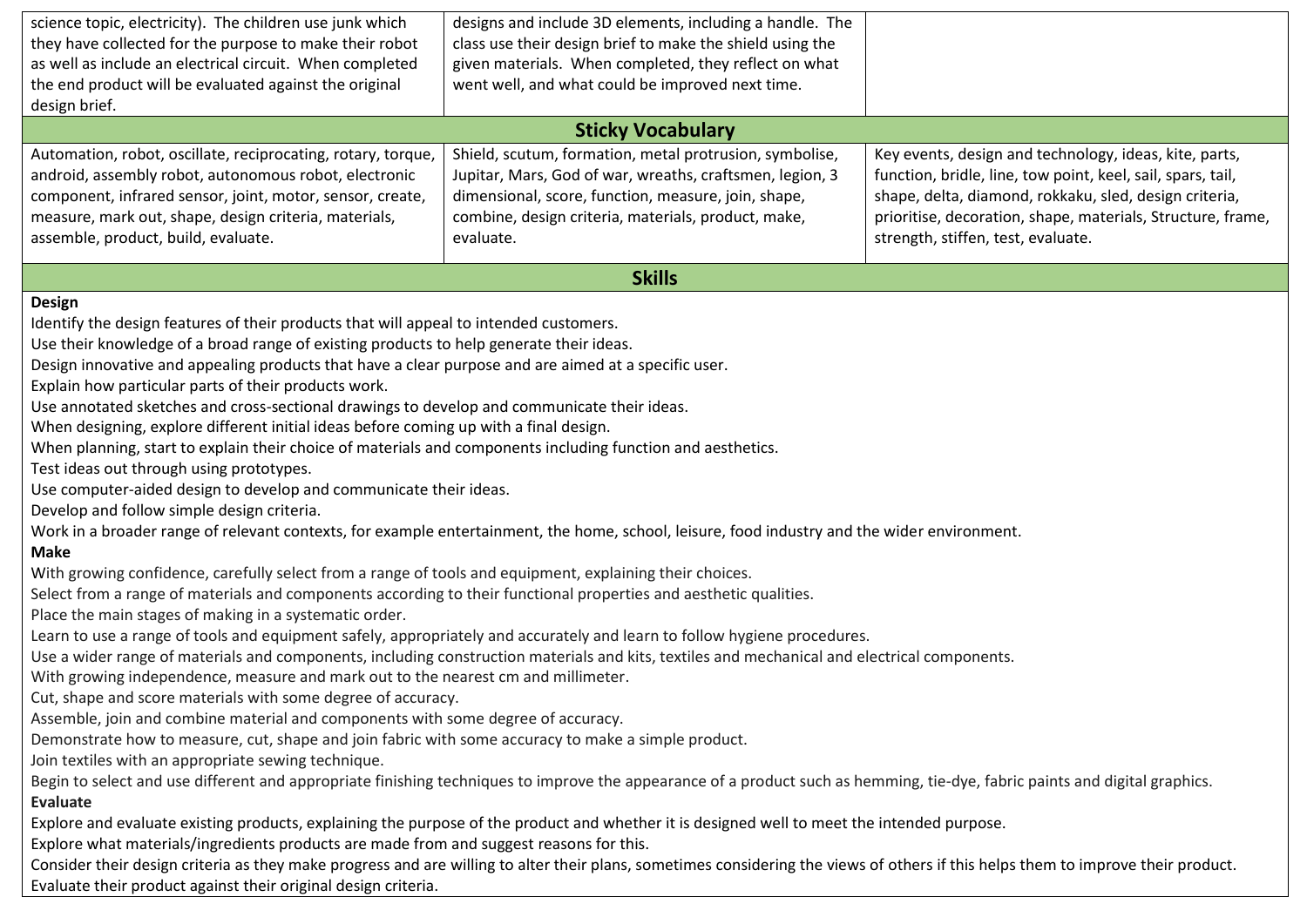Evaluate the key events, including technological developments, and designs of individuals in design and technology that have helped shape the world. **Technical Knowledge**

Understand that materials have both functional properties and aesthetic qualities;

Apply their understanding of how to strengthen, stiffen and reinforce more complex structures in order to create more useful characteristics of products;

Understand and demonstrate how mechanical and electrical systems have an input and output process;

Make and represent simple electrical circuits, such as a series and parallel, and components to create functional products;

Explain how mechanical systems such as levers and linkages create movement;

Ese mechanical systems in their products.

### **Cooking and Nutrition**

Start to know when, where and how food is grown (such as herbs, tomatoes and strawberries) in the UK, Europe and the wider world.

Understand how to prepare and cook a variety of predominantly savory dishes safely and hygienically.

With support, use a heat source to cook ingredients showing awareness of the need to control the temperature of the hob and/or oven.

Use a range of techniques such as mashing, whisking, crushing, grating, cutting, kneading and baking.

Explain that a healthy diet is made up of a variety and balance of different food and drink, as represented in the Eatwell Guide and be able to apply these principles when planning and cooking dishes.

Understand that to be active and healthy, nutritious food and drink are needed to provide energy for the body.

Prepare ingredients using appropriate cooking utensils.

Measure and weigh ingredients to the nearest gram and milliliter.

Start to independently follow a recipe.

Start to understand seasonality.

| <b>Year 5</b>                                                                                                                                                                                                                                                                                                                                                     |                                                                                                                                                                                                                                                                                                                                                                                                                                                                       |                                                                                                                                                                                                                                                                                                                |                                                                                                                                                                                                                                                                                                                                                                                                    |  |
|-------------------------------------------------------------------------------------------------------------------------------------------------------------------------------------------------------------------------------------------------------------------------------------------------------------------------------------------------------------------|-----------------------------------------------------------------------------------------------------------------------------------------------------------------------------------------------------------------------------------------------------------------------------------------------------------------------------------------------------------------------------------------------------------------------------------------------------------------------|----------------------------------------------------------------------------------------------------------------------------------------------------------------------------------------------------------------------------------------------------------------------------------------------------------------|----------------------------------------------------------------------------------------------------------------------------------------------------------------------------------------------------------------------------------------------------------------------------------------------------------------------------------------------------------------------------------------------------|--|
|                                                                                                                                                                                                                                                                                                                                                                   | <b>Overview</b>                                                                                                                                                                                                                                                                                                                                                                                                                                                       |                                                                                                                                                                                                                                                                                                                |                                                                                                                                                                                                                                                                                                                                                                                                    |  |
| How did life change for<br>children during the Victorian<br>Period?<br><b>What impact did Brunel</b><br>have on life in the Victorian<br>Era?                                                                                                                                                                                                                     | How has equality been<br>promoted across the world?                                                                                                                                                                                                                                                                                                                                                                                                                   | What impact did The<br><b>Ancient Greeks have on</b><br>modern life?                                                                                                                                                                                                                                           | How does the human body<br>change through age?                                                                                                                                                                                                                                                                                                                                                     |  |
| The Victorian era was revolutionary when<br>it came to inventions and engineering.<br>They look at one structural engineer in<br>more detail - Isambard Kingdom Brunel.<br>They research how different bridges are<br>designed and constructed. Using this<br>research, they design their bridges making<br>sure they stay within budget and the<br>design brief. | Linking back to our Topic last term, the<br>children research the Suffragettes. Before<br>understanding what revolutionary women,<br>they were, they learn how women did<br>"women's work" such as cooking. The<br>children research different Victorian dishes<br>and understand the types of food which<br>were around during the Victorian Era.<br>Using this knowledge they make their own<br>Bread and Butter Pudding - a Victorian<br>classic still made today. | The children are immersed in their Greek<br>topic by sampling and creating ancient and<br>modern Greek food. They use a range of<br>skills and techniques to create a range of<br>savoury dishes.<br>Once they have sampled and researched<br>Greek dishes, they will create their own<br>Greek inspired dish. | Through this unit, the children will explore<br>seasonality and understand how a variety<br>of ingredients are grown, reared, caught<br>and processed.<br>They use the school garden to understand<br>seasonality. They grow and harvest their<br>own food which they will use to create<br>their own dish. It is important for the<br>children to recap on their knowledge of a<br>balanced diet. |  |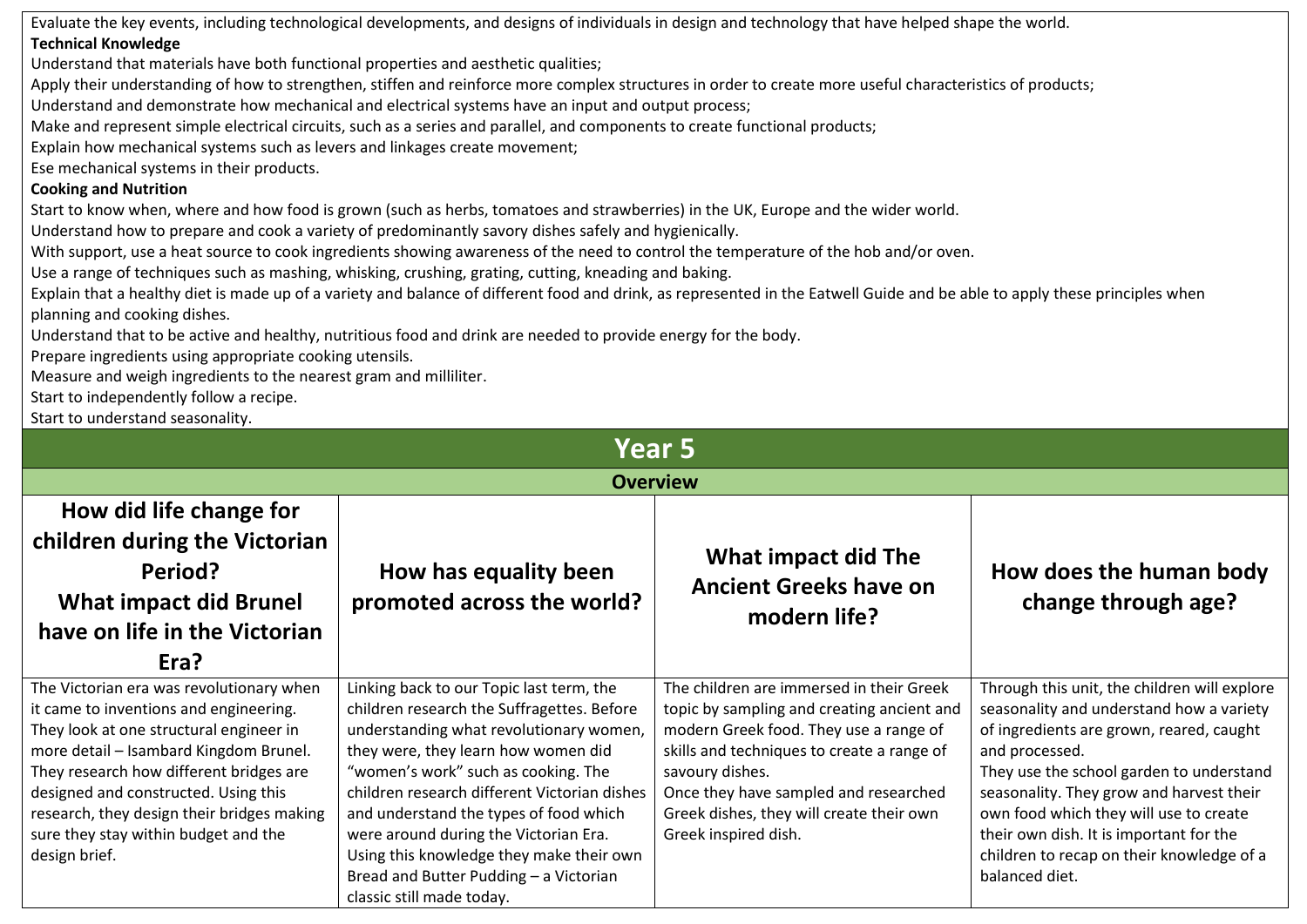| After making a prototype they carry out                                                                                                                   |                                            |                                                                                                                                                                                  | They take this further by understanding    |  |
|-----------------------------------------------------------------------------------------------------------------------------------------------------------|--------------------------------------------|----------------------------------------------------------------------------------------------------------------------------------------------------------------------------------|--------------------------------------------|--|
| tests to see if their bridge can achieve the                                                                                                              |                                            |                                                                                                                                                                                  | processed and non-processed foods and      |  |
| design brief.                                                                                                                                             |                                            |                                                                                                                                                                                  | the effect they have on their bodies.      |  |
| After all of this, they will evaluate their                                                                                                               |                                            |                                                                                                                                                                                  |                                            |  |
| bridges and make recommendations to the                                                                                                                   |                                            |                                                                                                                                                                                  |                                            |  |
| next structural engineer who may attempt                                                                                                                  |                                            |                                                                                                                                                                                  |                                            |  |
| building their bridge.                                                                                                                                    |                                            |                                                                                                                                                                                  |                                            |  |
|                                                                                                                                                           |                                            | <b>Sticky Vocabulary</b>                                                                                                                                                         |                                            |  |
| bridge, suspension bridge, function,                                                                                                                      | Ingredients, flour, baking soda, utensils, | Mezze, tapas, olive, feta, tzatziki, pita,                                                                                                                                       | Harvest, seasons, seasonality, import,     |  |
| innovative, design, specification, design                                                                                                                 | combine, fold, stir, pour, mix, whisk,     | hummus, honey, pastry, herbs, spices,                                                                                                                                            | export, balanced diet, processed,          |  |
| brief, user, purpose, design brief, design,                                                                                                               | shape, sprinkle                            | dish, savoury, ingredients, Mediterranean,                                                                                                                                       | carbohydrates, dairy, fat, sugar, protein, |  |
| specification, prototype, annotated sketch,                                                                                                               |                                            | balanced, toss, bake, fry, sauté, chop,                                                                                                                                          | nutrients, minerals, vegan, vegetarian,    |  |
| purpose, user, innovation, research,                                                                                                                      |                                            | drain, rinse, peal, simmer, fat, sugar,                                                                                                                                          | pescatarian, allergy, intolerance          |  |
| functional, mock-up, prototype                                                                                                                            |                                            | carbohydrate, protein, vitamins, nutrients,                                                                                                                                      |                                            |  |
|                                                                                                                                                           |                                            | nutrition, healthy, varied, gluten, dairy,                                                                                                                                       |                                            |  |
|                                                                                                                                                           |                                            | allergy, intolerance                                                                                                                                                             |                                            |  |
| <b>Skills</b>                                                                                                                                             |                                            |                                                                                                                                                                                  |                                            |  |
| <b>Design</b>                                                                                                                                             |                                            |                                                                                                                                                                                  |                                            |  |
|                                                                                                                                                           |                                            | Use research to inform and develop detailed design criteria to inform the design of innovative, functional and appealing products that are fit for purpose and aimed at a target |                                            |  |
| market.                                                                                                                                                   |                                            |                                                                                                                                                                                  |                                            |  |
| Use their knowledge of a broad range of existing products to help generate their ideas.                                                                   |                                            |                                                                                                                                                                                  |                                            |  |
| Design products that have a clear purpose and indicate the design features of their products that will appeal to the intended user.                       |                                            |                                                                                                                                                                                  |                                            |  |
| Explain how particular parts of their products work.                                                                                                      |                                            |                                                                                                                                                                                  |                                            |  |
|                                                                                                                                                           |                                            | Use annotated sketches, cross-sectional drawings and exploded diagrams (possibly including computer-aided design) to develop and communicate their ideas.                        |                                            |  |
| Generate a range of design ideas and clearly communicate final designs.                                                                                   |                                            |                                                                                                                                                                                  |                                            |  |
| Consider the availability and costings of resources when planning out designs.                                                                            |                                            |                                                                                                                                                                                  |                                            |  |
| Work in a broad range of relevant contexts, for example conservation, the home, school, leisure, culture, enterprise, industry and the wider environment. |                                            |                                                                                                                                                                                  |                                            |  |

#### **Make**

Independently plan by suggesting what to do next.

With growing confidence, select from a wide range of tools and equipment, explaining their choices.

Select from a range of materials and components according to their functional properties and aesthetic qualities.

Create step-by-step plans as a guide to making.

Learn to use a range of tools and equipment safely and appropriately and learn to follow hygiene procedures.

Independently take exact measurements and mark out, to within 1 millimetre.

Use a full range of materials and components, including construction materials and kits, textiles, and mechanical components.

Cut a range of materials with precision and accuracy.

Shape and score materials with precision and accuracy.

Assemble, join and combine materials and components with accuracy.

Demonstrate how to measure, make a seam allowance, tape, pin, cut, shape and join fabric with precision to make a more complex product.

Join textiles using a greater variety of stitches, such as backstitch, whip stitch, blanket stitch.

Refine the finish using techniques to improve the appearance of their product, such as sanding or a more precise scissor cut after roughly cutting out a shape. **Evaluate**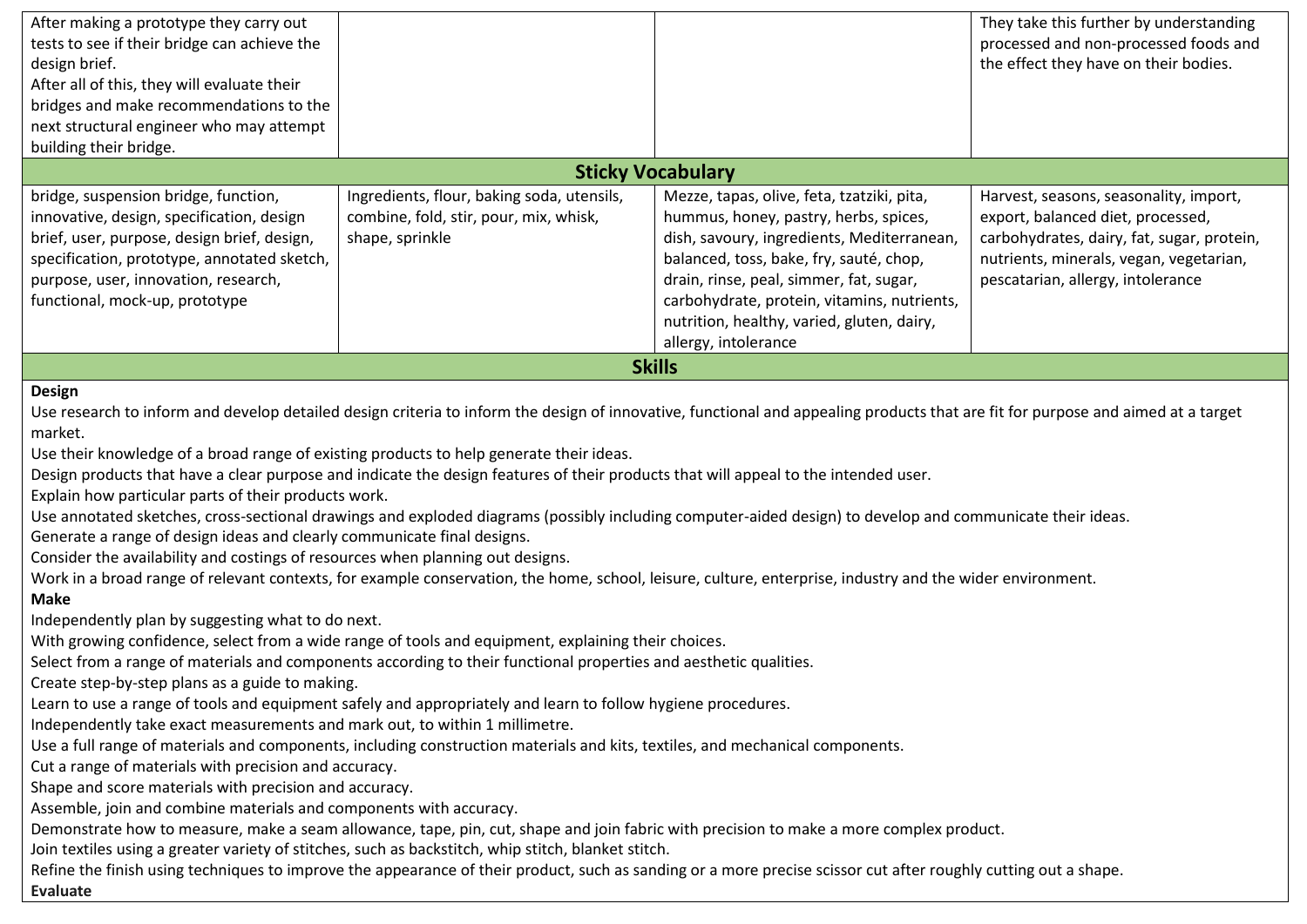Complete detailed competitor analysis of other products on the market.

Critically evaluate the quality of design, manufacture and fitness for purpose of products as they design and make.

Evaluate their ideas and products against the original design criteria, making changes as needed.

### **Technical Knowledge**

Apply their understanding of how to strengthen, stiffen and reinforce more complex structures in order to create more useful characteristics of products.

Understand and demonstrate that mechanical and electrical systems have an input, process and output.

Explain how mechanical systems, such as cams, create movement and use mechanical systems in their products.

Apply their understanding of computing to program, monitor and control a product.

# **Cooking and Nutrition**

Know, explain and give examples of food that is grown (such as pears, wheat and potatoes), reared (such as poultry and cattle) and caught (such as fish) in the UK, Europe and the wider world.

Understand about seasonality, how this may affect the food availability and plan recipes according to seasonality.

Understand that food is processed into ingredients that can be eaten or used in cooking.

Demonstrate how to prepare and cook a variety of predominantly savory dishes safely and hygienically including, where appropriate, the use of a heat source.

Demonstrate how to use a range of cooking techniques, such as griddling, grilling, frying and boiling.

Explain that foods contain different substances, such as protein, that are needed for health and be able to apply these principles when planning and preparing dishes.

Adapt and refine recipes by adding or substituting one or more ingredients to change the appearance, taste, texture and aroma.

Alter methods, cooking times and/or temperatures.

Measure accurately and calculate ratios of ingredients to scale up or down from a recipe.

Independently follow a recipe.

| Year 6                                                                                                                                                                                                                                                                                                                                                                    |                                                                                                                                                                                                                                                                                                                                                                                                                                                                                                                                                                                                                                                        |                                                                                                                                                                                                                                                                                                                                                                                                                                                                                                                                  |  |
|---------------------------------------------------------------------------------------------------------------------------------------------------------------------------------------------------------------------------------------------------------------------------------------------------------------------------------------------------------------------------|--------------------------------------------------------------------------------------------------------------------------------------------------------------------------------------------------------------------------------------------------------------------------------------------------------------------------------------------------------------------------------------------------------------------------------------------------------------------------------------------------------------------------------------------------------------------------------------------------------------------------------------------------------|----------------------------------------------------------------------------------------------------------------------------------------------------------------------------------------------------------------------------------------------------------------------------------------------------------------------------------------------------------------------------------------------------------------------------------------------------------------------------------------------------------------------------------|--|
|                                                                                                                                                                                                                                                                                                                                                                           | <b>Overview</b>                                                                                                                                                                                                                                                                                                                                                                                                                                                                                                                                                                                                                                        |                                                                                                                                                                                                                                                                                                                                                                                                                                                                                                                                  |  |
| How can we innovate?                                                                                                                                                                                                                                                                                                                                                      | What is around and beyond our<br>planet?                                                                                                                                                                                                                                                                                                                                                                                                                                                                                                                                                                                                               | How can we entertain?                                                                                                                                                                                                                                                                                                                                                                                                                                                                                                            |  |
| In this topic, students will combine their scientific<br>knowledge of light with their understanding of how<br>parallel circuits work. They will discover how to connect<br>power sources to light sources using cables and other<br>equipment. These designs will be used in conjunction with<br>the class' fundraising project as part of a shop-front<br>installation. | Students will explore theories and practices of working<br>machinery in this topic. They will discover how agencies<br>built: satellites, space stations, rockets, aircraft and<br>spacecraft that enabled astronauts to visit the moon and<br>various space stations. This can be compared to how<br>smaller vehicles and objects use motors to propel and<br>transfer power from a source to create movement.<br>Students will also create a model of the Solar System,<br>using artistic skills and textile knowledge to create an<br>accurate model. They will also be challenged to create a<br>system that orbits around the sun, using a motor. | In the final topic of Year 6, students will have the<br>opportunity to explore and develop all of the learned<br>skills throughout KS1 and 2. They will research, design and<br>create their sets, costumes and props for the end of year<br>performance. Students will take advantage of the varying<br>resources available to them whilst working to a plan.<br>Once the designs have been actualised, they will be<br>shown in the performance, giving students the<br>opportunity to celebrate their creations and learning. |  |
|                                                                                                                                                                                                                                                                                                                                                                           | <b>Sticky Vocabulary</b>                                                                                                                                                                                                                                                                                                                                                                                                                                                                                                                                                                                                                               |                                                                                                                                                                                                                                                                                                                                                                                                                                                                                                                                  |  |
| function, innovative, design, specification, design brief,<br>user, purpose, design brief, design, specification,<br>prototype, annotated sketch, purpose, user, innovation,<br>research, functional, mock-up, prototype, reed switch,                                                                                                                                    | pulley, drive belt, gear, rotation, spindle, driver, follower,<br>ratio, transmit, axle, motor, circuit, switch, circuit<br>diagram, annotated drawings, exploded diagrams,<br>mechanical system, electrical system,                                                                                                                                                                                                                                                                                                                                                                                                                                   | seam, seam allowance, wadding, reinforce, right side,<br>wrong side, hem, template, pattern pieces, name of<br>textiles and fastenings used, pins, needles, thread, pinking<br>shears, fastenings, frame structure, stiffen, strengthen,                                                                                                                                                                                                                                                                                         |  |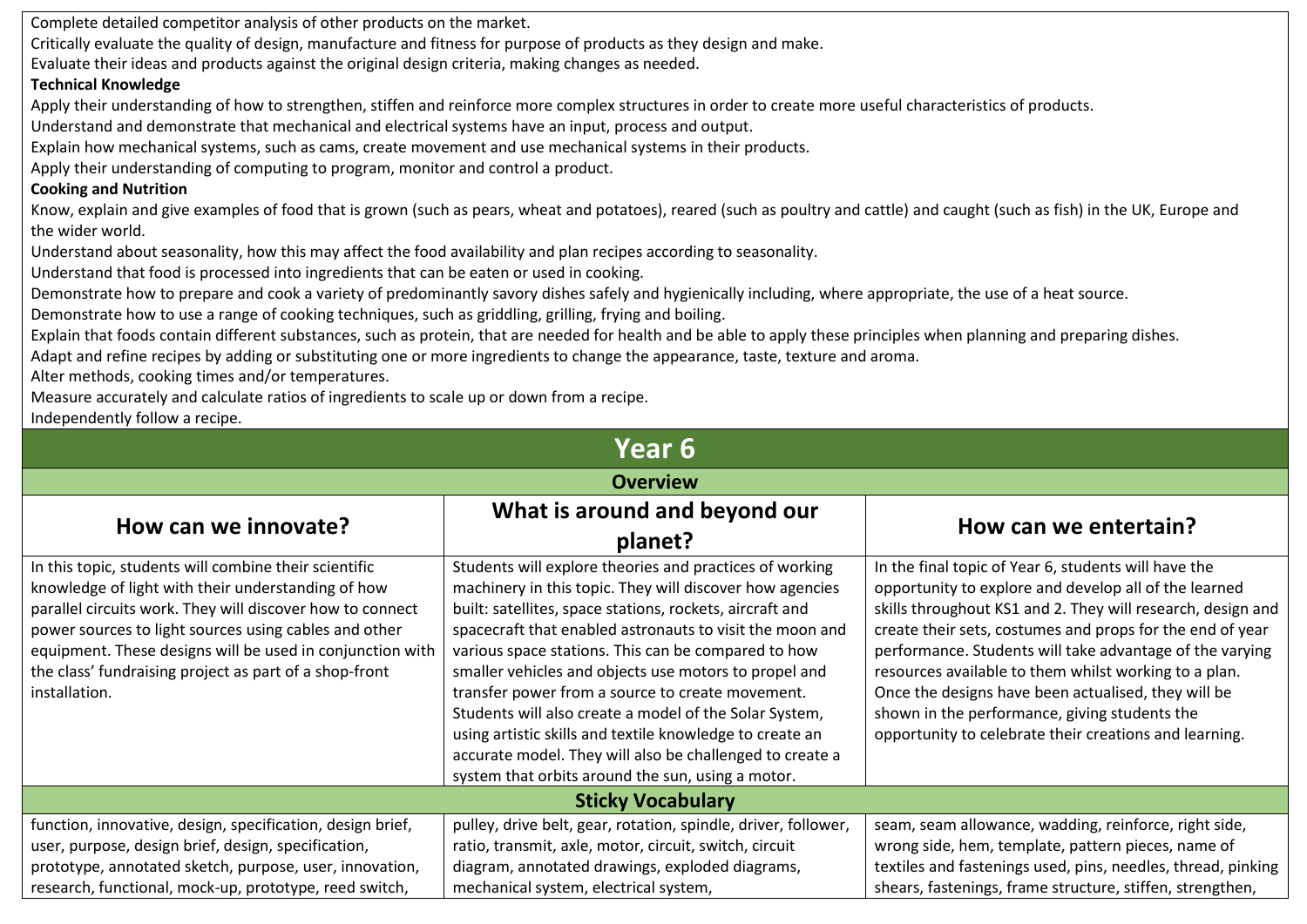|                                                                                                                                                                                                                                                                                                                                                                                                                                                                                                                                                                                                                                                                                                                                                | toggle switch, push-to-make, switch, push-to-break<br>switch, light, dependent resistor (LDR), tilt switch, light<br>emitting diode (LED), bulb, bulb holder, battery, battery<br>holder, USB cable, wire, insulator, conductor, crocodile<br>clip, control, program, system, input device,, output<br>device, series circuit, parallel circuit | input, process, output | reinforce, triangulation, stability, shape, join, temporary,<br>permanent |
|------------------------------------------------------------------------------------------------------------------------------------------------------------------------------------------------------------------------------------------------------------------------------------------------------------------------------------------------------------------------------------------------------------------------------------------------------------------------------------------------------------------------------------------------------------------------------------------------------------------------------------------------------------------------------------------------------------------------------------------------|-------------------------------------------------------------------------------------------------------------------------------------------------------------------------------------------------------------------------------------------------------------------------------------------------------------------------------------------------|------------------------|---------------------------------------------------------------------------|
|                                                                                                                                                                                                                                                                                                                                                                                                                                                                                                                                                                                                                                                                                                                                                |                                                                                                                                                                                                                                                                                                                                                 | <b>Skills</b>          |                                                                           |
| <b>Design</b><br>Use research to inform and develop detailed design criteria to inform the design of innovative, functional and appealing products that are fit for purpose and aimed at a target<br>market.<br>Use their knowledge of a broad range of existing products to help generate their ideas.<br>Design products that have a clear purpose and indicate the design features of their products that will appeal to the intended user.<br>Explain how particular parts of their products work.<br>Use annotated sketches, cross-sectional drawings and exploded diagrams (possibly including computer-aided design) to develop and communicate their ideas.<br>Generate a range of design ideas and clearly communicate final designs. |                                                                                                                                                                                                                                                                                                                                                 |                        |                                                                           |
| Consider the availability and costings of resources when planning out designs.<br>Work in a broad range of relevant contexts, for example conservation, the home, school, leisure, culture, enterprise, industry and the wider environment.<br><b>Make</b><br>Independently plan by suggesting what to do next.<br>With growing confidence, select from a wide range of tools and equipment, explaining their choices.                                                                                                                                                                                                                                                                                                                         |                                                                                                                                                                                                                                                                                                                                                 |                        |                                                                           |
| Select from a range of materials and components according to their functional properties and aesthetic qualities.<br>Create step-by-step plans as a guide to making.<br>Learn to use a range of tools and equipment safely and appropriately and learn to follow hygiene procedures.<br>Independently take exact measurements and mark out, to within 1 millimetre.<br>Use a full range of materials and components, including construction materials and kits, textiles, and mechanical components.<br>Cut a range of materials with precision and accuracy.                                                                                                                                                                                  |                                                                                                                                                                                                                                                                                                                                                 |                        |                                                                           |
|                                                                                                                                                                                                                                                                                                                                                                                                                                                                                                                                                                                                                                                                                                                                                | Shape and score materials with precision and accuracy.                                                                                                                                                                                                                                                                                          |                        |                                                                           |

Assemble, join and combine materials and components with accuracy.

Demonstrate how to measure, make a seam allowance, tape, pin, cut, shape and join fabric with precision to make a more complex product.

Join textiles using a greater variety of stitches, such as backstitch, whip stitch, blanket stitch.

Refine the finish using techniques to improve the appearance of their product, such as sanding or a more precise scissor cut after roughly cutting out a shape. **Evaluate**

Complete detailed competitor analysis of other products on the market.

Critically evaluate the quality of design, manufacture and fitness for purpose of products as they design and make.

Evaluate their ideas and products against the original design criteria, making changes as needed.

# **Technical Knowledge**

Apply their understanding of how to strengthen, stiffen and reinforce more complex structures in order to create more useful characteristics of products.

Understand and demonstrate that mechanical and electrical systems have an input, process and output.

Explain how mechanical systems, such as cams, create movement and use mechanical systems in their products.

Apply their understanding of computing to program, monitor and control a product.

# **Cooking and Nutrition**

Know, explain and give examples of food that is grown (such as pears, wheat and potatoes), reared (such as poultry and cattle) and caught (such as fish) in the UK, Europe and